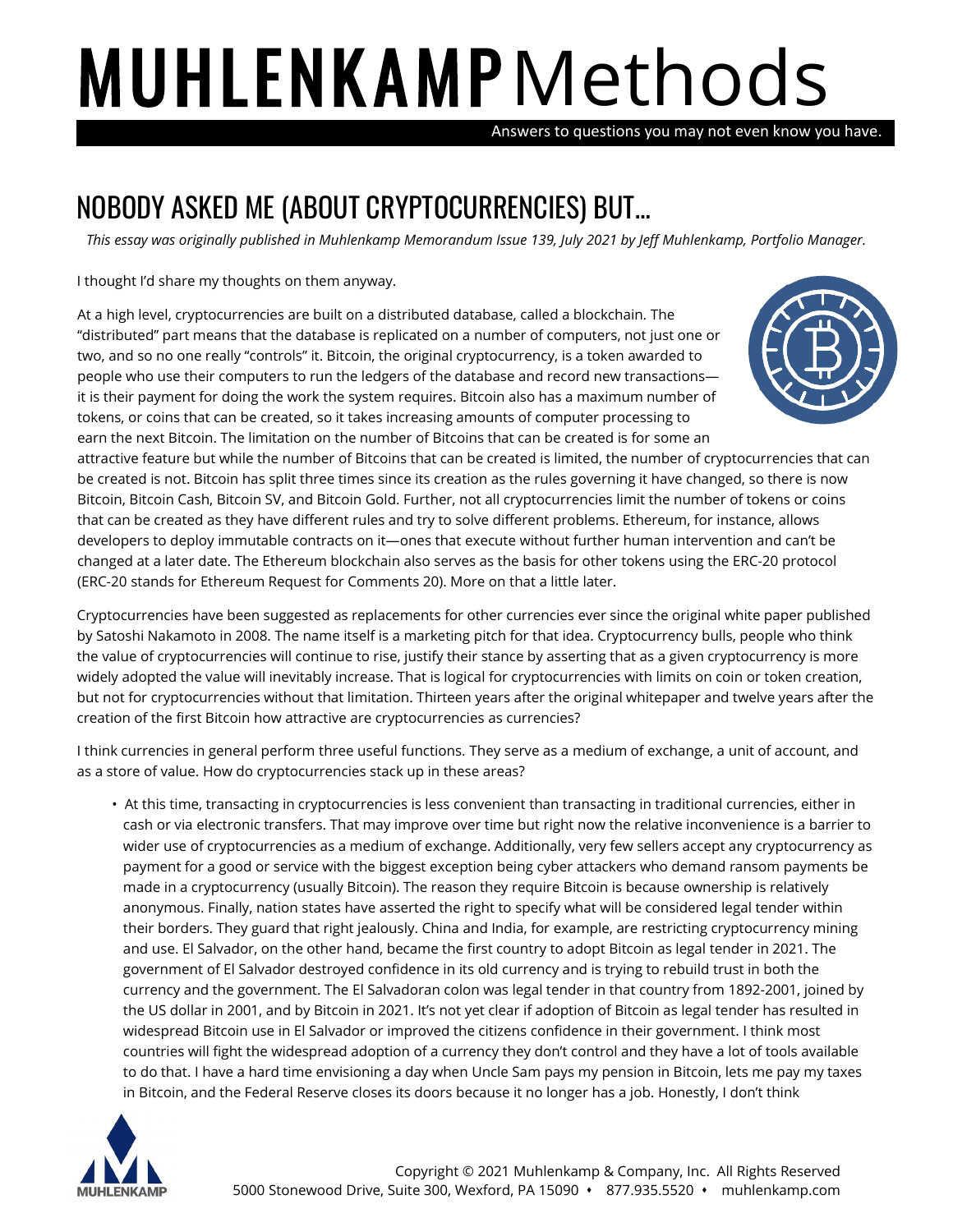governments are willing to relinquish control. Thus, I think there may be some legal hurdles to the adoption of cryptocurrencies as a medium of exchange.

- Unit of account is interesting it's basically saying: "I will use this (a meter, a pound, a second) as the basis for measuring characteristics of things like distance, weight, or time." No one is pricing dollars in Bitcoin, they are pricing Bitcoin in dollars (or euro, or yen). The same is true of gold and silver—they are priced in dollars per ounce not ounces of gold per dollar. Thus, gold is not a unit of account. For a cryptocurrency to become a unit of account I think it would take a near simultaneous shift in how everyone measures value—to stop measuring it in dollars (or euro or yen) and start measuring it in Bitcoin (or Bitcoin SV or Bitcoin Gold). I think that could happen if fiat currencies become worthless—people no longer trust them to hold their value or accept them as payment. This is what happened in El Salvador where an untrusted currency has been replaced as legal tender by something else: first the dollar and now Bitcoin. It has happened before (anyone still use the pre-US revolution continental?) and will almost certainly happen again, but I don't think we are near that point now with the dollar.
- Store of value the price of cryptocurrencies as measured in dollars moves A LOT, making it difficult to know what it will be worth tomorrow, much less a year from now. Currently they are not a good store of value.

In summary, I really don't think cryptocurrencies are on the verge of replacing any of the major currencies, so buying a cryptocurrency today in the belief that it is the currency of the future will probably require a lot of patience and you run the risk of having your cryptocurrency outlawed. If governments continue to abuse the trust people have placed in their currencies by debasing them (inflation is another word for currency debasement) then there will be an opportunity for cryptocurrencies to be adopted on a wider scale.

But viewing cryptocurrencies as a currency is not the only way to think of them. You can also think of them as a financial asset in the same way that some people think of art, classic cars, or other collectibles as an asset. You buy them with the expectation of selling them later at a higher price. Certainly, the meteoric rise in price of Bitcoin and other cryptocurrencies has encouraged this viewpoint and attracted both Wall Street and scammers. Let's talk about Wall Street first.

Wall Street loves to sell things. It has an enormous marketing arm and it's always looking for "assets" it can package and sell with the associated options, futures, etc. A year or two ago Wall Street declared cryptocurrencies an "asset class" and got busy finding ways to make it easier for both investment professionals and amateurs to invest in them. They have been successful in both creating new products and selling them to investors of all stripes. This additional demand has coincided with a rise in the price of cryptocurrencies. At some point Wall Street will saturate the market with cryptocurrency products and the inflows of cash into cryptocurrencies due to investor demand will slow, reducing the upward pressure on price.

Cryptocurrencies have also attracted their fair share of scammers. You may recall the headlines from March 2021 describing the New York Adjutant General's investigation into Bitfinex (a cryptocurrency exchange) and Tether (a cryptocurrency company) and the resulting settlement. Essentially Tether (the company) claimed that the Tether (their cryptocurrency) was 100% backed by dollars held by the company and therefor the value of 1 Tether was essentially pegged at \$1. The New York Adjutant General demonstrated Tether's claims were false, that the reserves were only about 70% of the outstanding value of Tether and that those reserves had only recently been lent to Tether by Bitfinex. In other words, the peg was fraudulent. Interestingly, it appears that Tether is often used to buy Bitcoin. So, one might ask "What happens to the value of Bitcoin, the biggest of the cryptocurrencies, if Tether (the cryptocurrency) declines in value or Tether (the company) goes out of business." I suspect nothing good.

Coincidentally in early July I read two accounts of cryptocurrencies that were created on top of the Ethereum blockchain (using that ERC-20 protocol mentioned above) and then marketed and sold. One was created as a lark by a British guy, the other appears designed to funnel money into the pocket of the creator. The British guy, an internet personality, explained